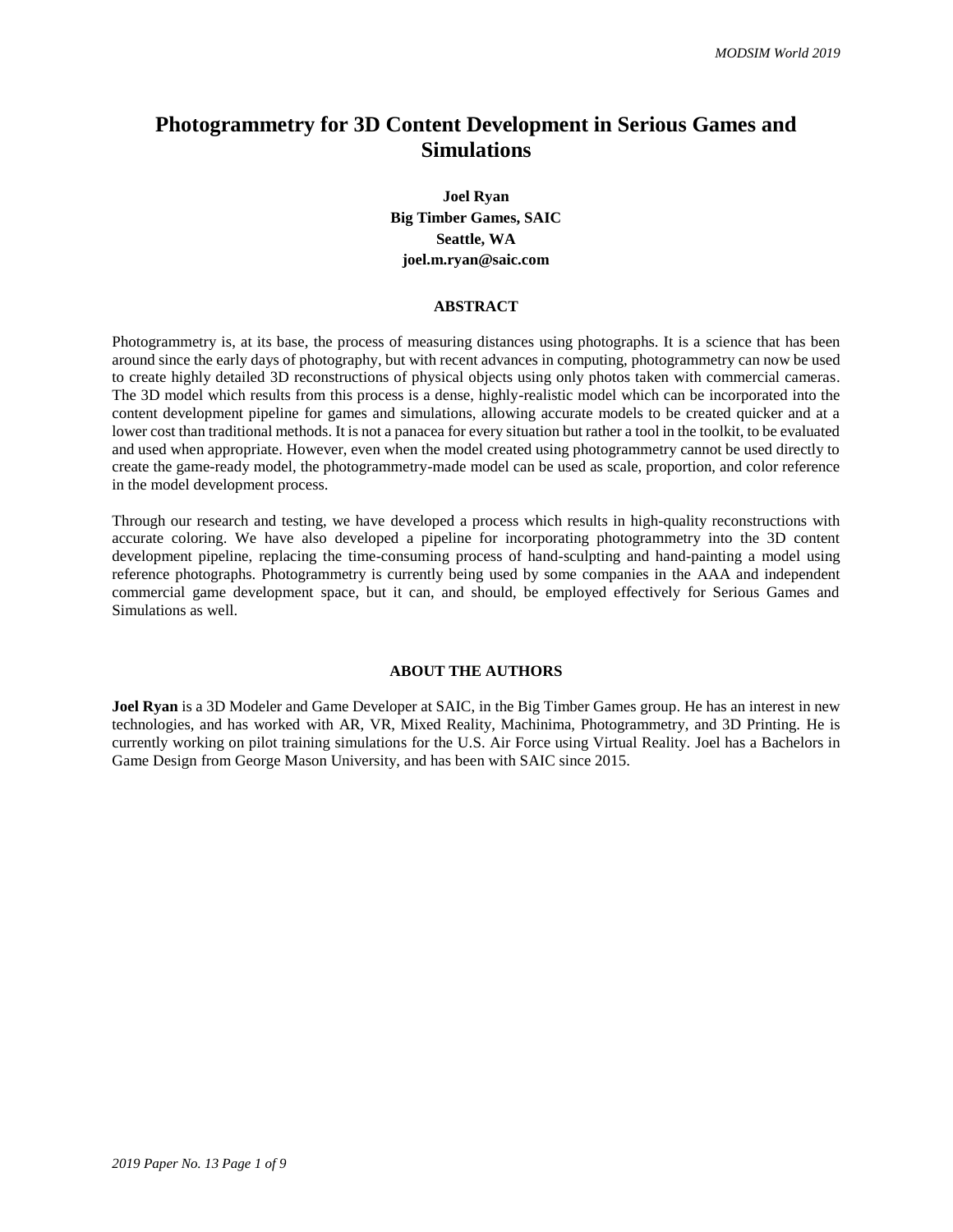# **Photogrammetry for 3D Content Development in Serious Games and Simulations**

## **Joel Ryan SAIC Seattle, WA joel.m.ryan@saic.com**

## **BASICS OF PHOTOGRAMMETRY**

Photogrammetry has been around in different forms since the mid-19th century, and was originally used to create measurements for landscape surveying. During WWII, physical landscape topology models were created by hand using information gathered through aerial photographs, which assisted the allies in locating and identifying German V1 and V2 missile sites.

Photogrammetry in the field of 3D content creation uses the same techniques, but applied to free-standing three dimensional objects rather than landscapes. In order to create the model, the user has to take a series of roughly 30- 300+ high-quality photos of the object of interest from all angles and feed it to a reconstruction software. The software analyzes these photos, looking for areas of color or value contrast that it can track across photos. Each photo is compared to each other photo, and the location of millions of tracked points are determined, creating a point-cloud in 3D space.

This point-cloud is then triangulated into a mesh. Each vertex can be assigned a color based on the software's best guess from the photo analysis. These vertex colors can be exported alongside the mesh. Alternatively, a procedurallygenerated UV map can be created with accompanying diffuse color texture sheet. If the model is going into a game engine, this UV map can then be baked in the UV layout of the re-topologized, game-ready model.

## **CHARACTERISTICS OF PHOTOGRAMMETRY MODELS**

The models which result from the photogrammetry process are not instantly ready to be placed in a game engine. Rather, these are triangulated meshes, usually consisting of around one to ten million triangles. In addition, these reconstructions often have small surface issues, such as bumps or jagged parts. While the coloring of reconstructed models is often fairly high quality, it can have some of its own issues, including different levels of sharpness of detail, some blurriness, and some lighting artifacts.

Because of these issues, the reconstruction will need to go through a process of cleanup before it can be used in the content-development pipeline. While the quality of the photoshoot directly affects the quality of the resultant model, some errors are inevitable. The goal is to create a model which is high enough quality that the cleaning up process doesn't outweigh the initial benefits of using photogrammetry in the first place.



**Figure 1: Reconstructed backpack**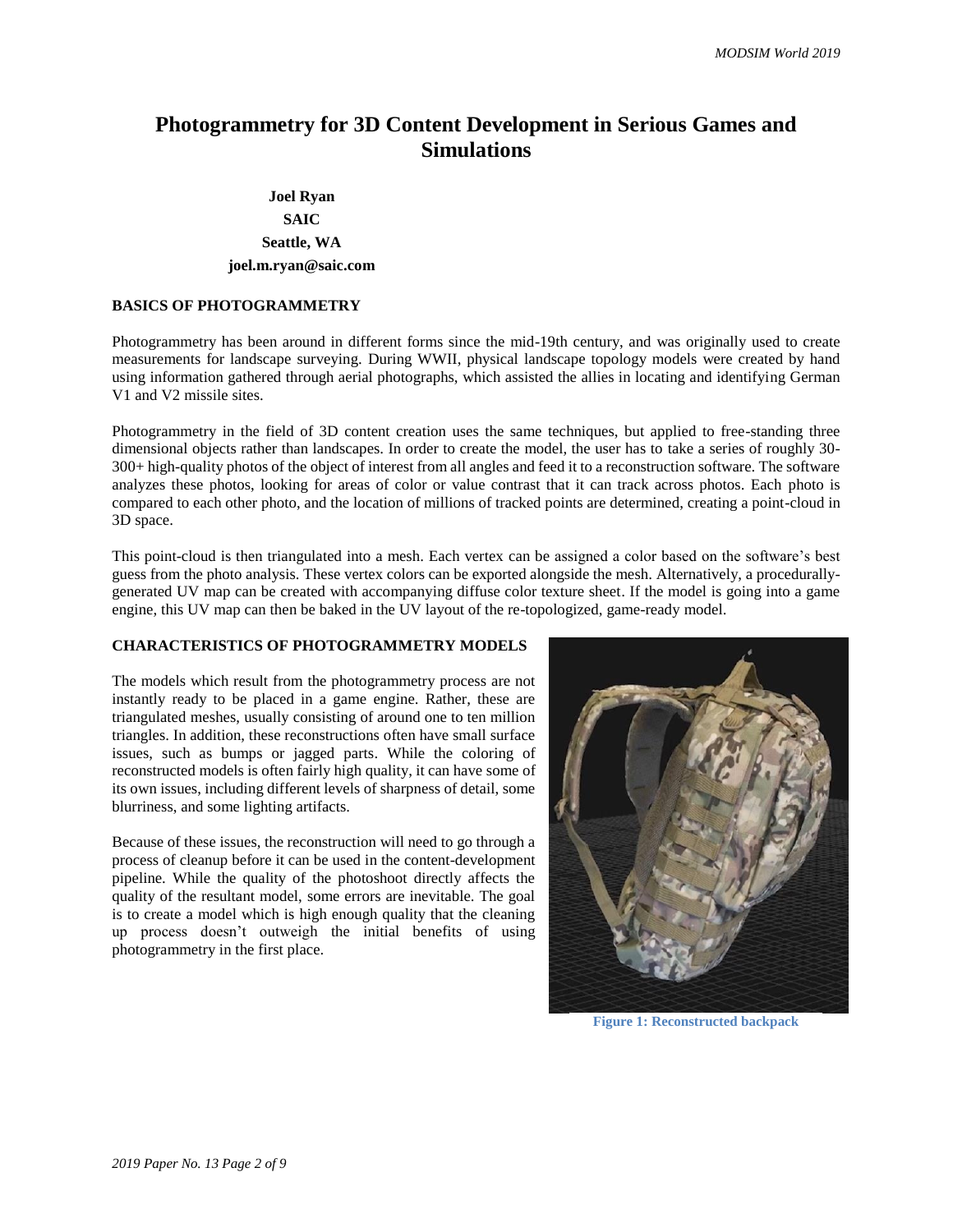## **PHOTOGRAMMETRY SETUP**

#### **Object Preparation**

Photogrammetry handles certain kinds of objects much better than others. Ideal objects have colorful, textured surfaces, like stone statues or pieces of clothing. Objects that have reflective, clear, or metallic areas do not reconstruct well because they will appear different from different angles as the light reflects off them or refracts through them. This makes it hard for the program to track specific points on the surface. Similarly, objects with smooth surfaces and flat color present difficulties in the reconstruction process because there isn't enough visual information for the photogrammetry program to work with. For example, a photoshoot of a room with a flat, blank wall will result in a reconstruction with a large hole where the wall should be. Despite these difficulties, even glass objects can be reconstructed with adequate preparation. If you are able to modify the object, you can spray paint a glass object with a matte white paint, and then speckle it with black paint. The speckles create enough visual information for the photogrammetry program to track the topology of the surface.

For reflective objects, you can spray paint them with a clear matte spray, or even hair spray. This won't completely remove the reflectivity, but it will reduce it. You can also use a polarizing lens to remove glare, which will increase the quality of the reconstruction. Polarizing lens do also decrease the overall amount of light that enters the camera, so the overall light level of the scene will need to be increased to compensate.

Even objects that are great candidates for photogrammetry can benefit from some cleanup. In many cases you can save hours of post-processing with minutes of preparation. As an example, when we did a photoshoot of a militarystyle backpack, the backpack had straps all over it to cinch areas around the wearer's chest and waist. These straps would be very difficult to reconstruct with photogrammetry because they laid across the surface of the backpack, making the re-topology process much more difficult. In addition, the buckles had hard, flat surfaces with flat color. However, they are fairly simple to model by hand, and so we cut off the excess straps, and took photos of them separately for reference and texture development.



**Figure 2: Backpack photoshoot using fishing wire**

#### **Environment Setup**

The space should be well-lit, preferably with lights hitting the object evenly from all angles. A cluttered room will work better than a blank room for your photoshoot, because the additional information in each photo will help the program to accurately guess the location that each photo was taken from. While clutter is good, moving objects are not. An animal or person moving around the room will confuse the program and lower the quality of the reconstruction. Try to remove clear or reflective objects from the room as well, and turn off any computer monitors or TV screens.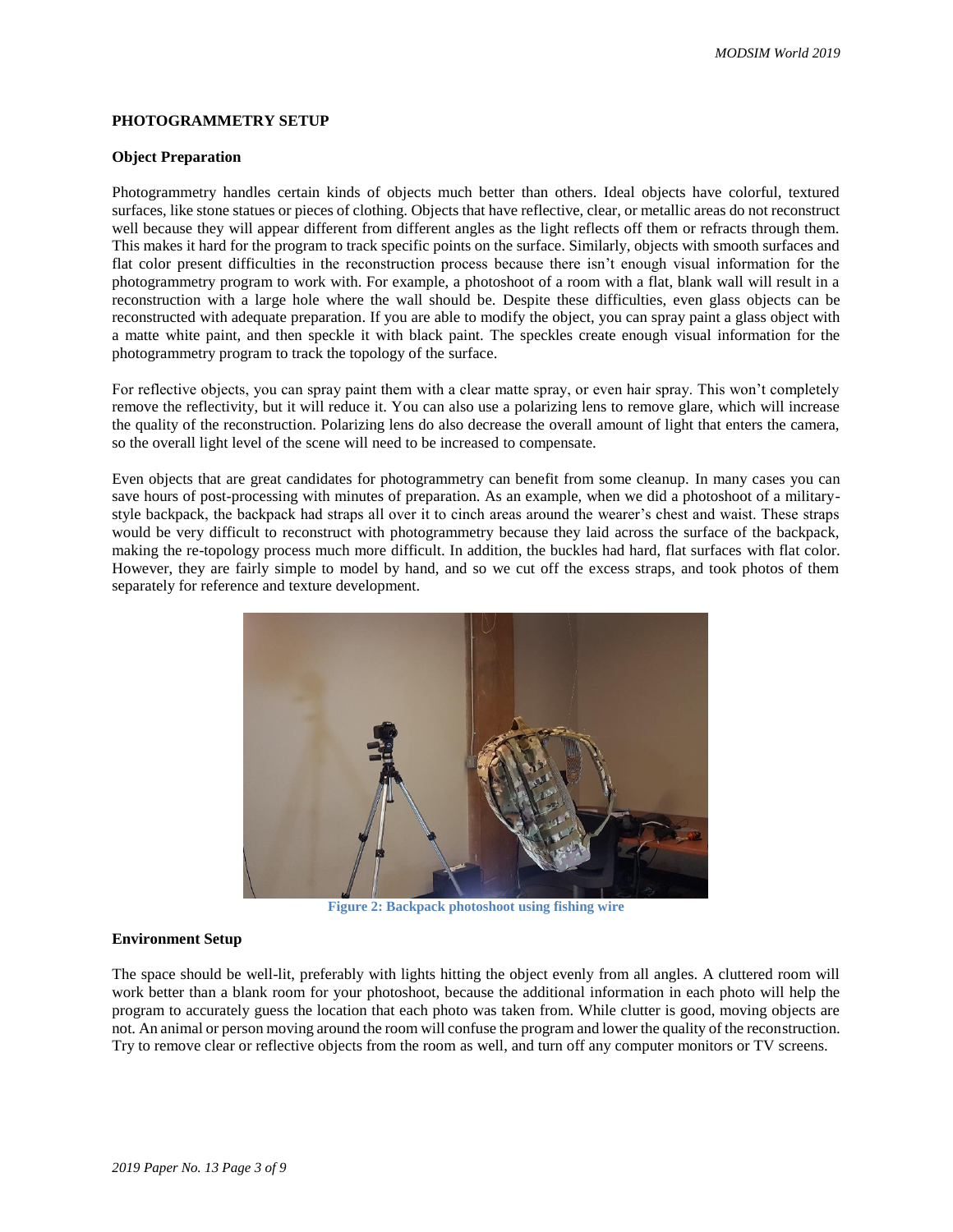#### **Camera Settings**

It is almost always better to use a tripod to ensure that your photos are sharp. This is especially important when you are shooting indoors, because the optimal camera settings for photogrammetry will most likely require a slower shutter-speed, unless you have quite a lot of lights.

The ISO should be set to 100— an ISO higher than 100 will introduce graininess that will decrease the quality of the reconstruction. The F-Stop should be set to remove depth of field. Although the reconstruction will most likely still work if the background is blurry, you will get better results if everything in the photo is clear, as this gives the reconstruction software the most possible visual information to work with. Finally, it is best to take your photos in RAW format to get the most detail out of each photo.

#### **Photos**

In general, the more photos of your object the better, although a smaller number of high-quality photos is better than a larger quantity of lower-quality ones. Mixing low-quality photos with high-quality photos will also decrease the overall quality of the reconstruction because the program will blend the two on top of one another.

Make sure to take photos of your object from every angle. The software is going to need to stitch the photos together, so taking photos with significant overlap will give it enough points of comparison to work with. Your object should take up the majority of the frame, and you should rotate yourself around the object in a circle, taking photos roughly every 15 degrees. If you want especially clear surface detail, or detail on one specific area, you can zoom in and take close up photos of your object as well. Instead of immediately zooming in, it is better to take a few photos getting closer step-wise, to help the program understand where closeup shots are in relation to the whole object.

We often take three levels of photos—circling around every 15 degrees from a top-down angle, a straight-on angle, and a final, lower angle. It is better to not take any photos further away than you need to. This is because all of the photos in the photoshoot are going to be used to create the final model and texture, and the lower resolution of faraway shots is going to lower the overall resolution of the geometry and texture.



**Figure 3: Locations of Photos**

#### **Equipment**

The only piece of equipment that is absolutely necessary for photogrammetry is a camera. In our own works, we have used a Canon EOS Rebel T6s with a 50mm lens for most of our photos. Any digital camera will work, including a phone camera. The sharpness of each photo is extremely important, and so a digital camera with a tripod will often provide more clear photos. This is especially important in lower-light situations, where the exposure time needs to be increased to create a clear image. Wide-angle lens tend to reduce the number of necessary photos, especially when capturing a large object or interior space. For a more detailed explanation of equipment, see "A Guide to Capturing and Preparing Photogrammetry for Unity" by Andrew Yao-An Lee.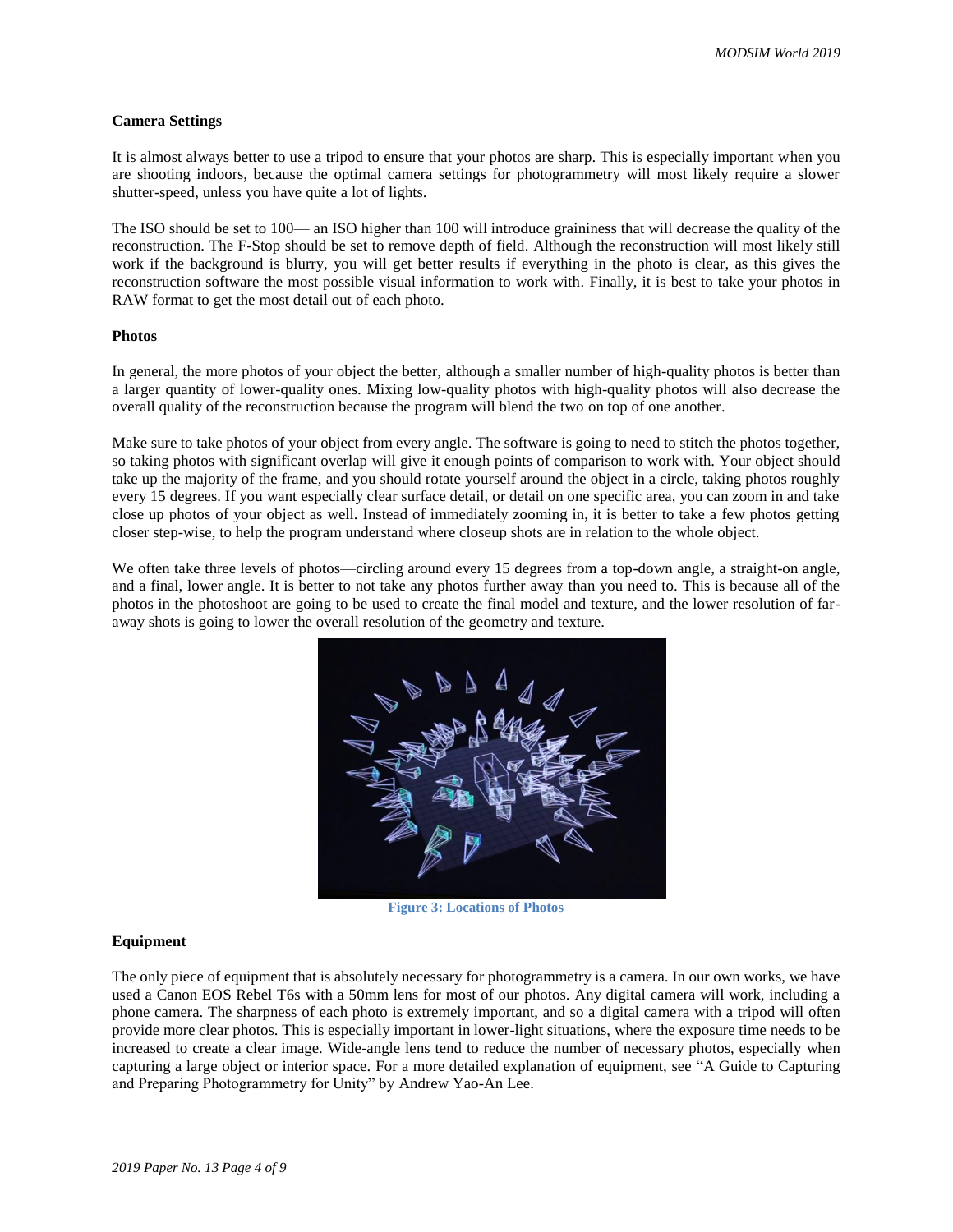## **Lighting**

Lighting is extremely important in a photogrammetry photoshoot. Even in rooms that feel well-lit, there may not be enough light for high-quality photos. Indoor lighting is usually exclusively overhead as well, and photogrammetry works better when you have consistent lighting across the entire object. If you don't have access to a professional photographer's lights, you can put pieces of paper or wax paper over your lights to soften/diffuse them. If you want to create a very accurate model or are especially concerned about getting accurate colors, a color-picker can help to color-correct your photos when you are processing them after the shoot.

When shooting in an environment where the light is coming strongly from one direction—for instance a cloudless day outside or in an indoor environment with only overhead lights—it can help to use tinfoil to reflect the light back up at your object. This works pretty well at reducing shadows.

#### **Alternate Photoshoot**

There is another type of photoshoot, as well, that is worth mentioning. Instead of moving the camera around the object and capturing the complexity of the background, you can use a completely featureless background, such as a white cloth, and simply rotate the object itself using a fixed camera position. If the background is absolutely featureless, the program will think that the photos were taken from different angles around the object, instead of the object itself being rotated. This method speeds up the photoshoot, and helps to control lighting. However, it requires some additional time to be spent in the setup. If the program recognizes any similarities in the background between photos it will realize that all the photos are from the same position, and it will project all of the photos on top of one another, creating an unrecognizable mess of an object. Try to avoid wrinkles, shadows, dirt, or overly textured cloth when attempting this method.

#### **PHOTOGRAMMETRY POST PROCESSING**

#### **Processing**

Although it is best to take your photos in the RAW format, RAW files can't be fed directly to photogrammetry programs. You will need to convert your photos to .jpegs first, which can be done in Photoshop. Photoshop can also be used to collectively adjust the white balance and other features of the photos for clarity and accurate coloring.

The cleanup process, and the rest of the workflow discussed in this document, relates to creating a game-ready model, complete with material maps. If you are only interested in experimenting with the photogrammetry process itself and creating high-definition 3D models, this information can be disregarded.

The quality of your model can vary greatly depending on the quality of the photoshoot. However, even with a high-quality photoshoot, there may be areas of the model that are messy. For our glove model, for example, the reflective areas and smooth areas did not reconstruct perfectly. To fix this, you can use ZBrush, smoothing and re-sculpting these areas. This is where spending more time in preparation can pay dividends by reducing the time required for this clean-up.

There may be areas that can't be easily cleaned. For example, areas with a regular pattern (stitching, mesh, etc.) that did not get reconstructed cleanly could be extremely tedious to recreate by hand. The best technique that we found was to take



**Figure 4: Processing in Photoshop**

advantage of the high quality of the diffuse map, and use it to clean up the issues in the resulting normal map. The diffuse map that comes from a good photoshoot is usually very clean. Any cleanup that does need to be done can be accomplished in Photoshop, which has effective image cleaning tools.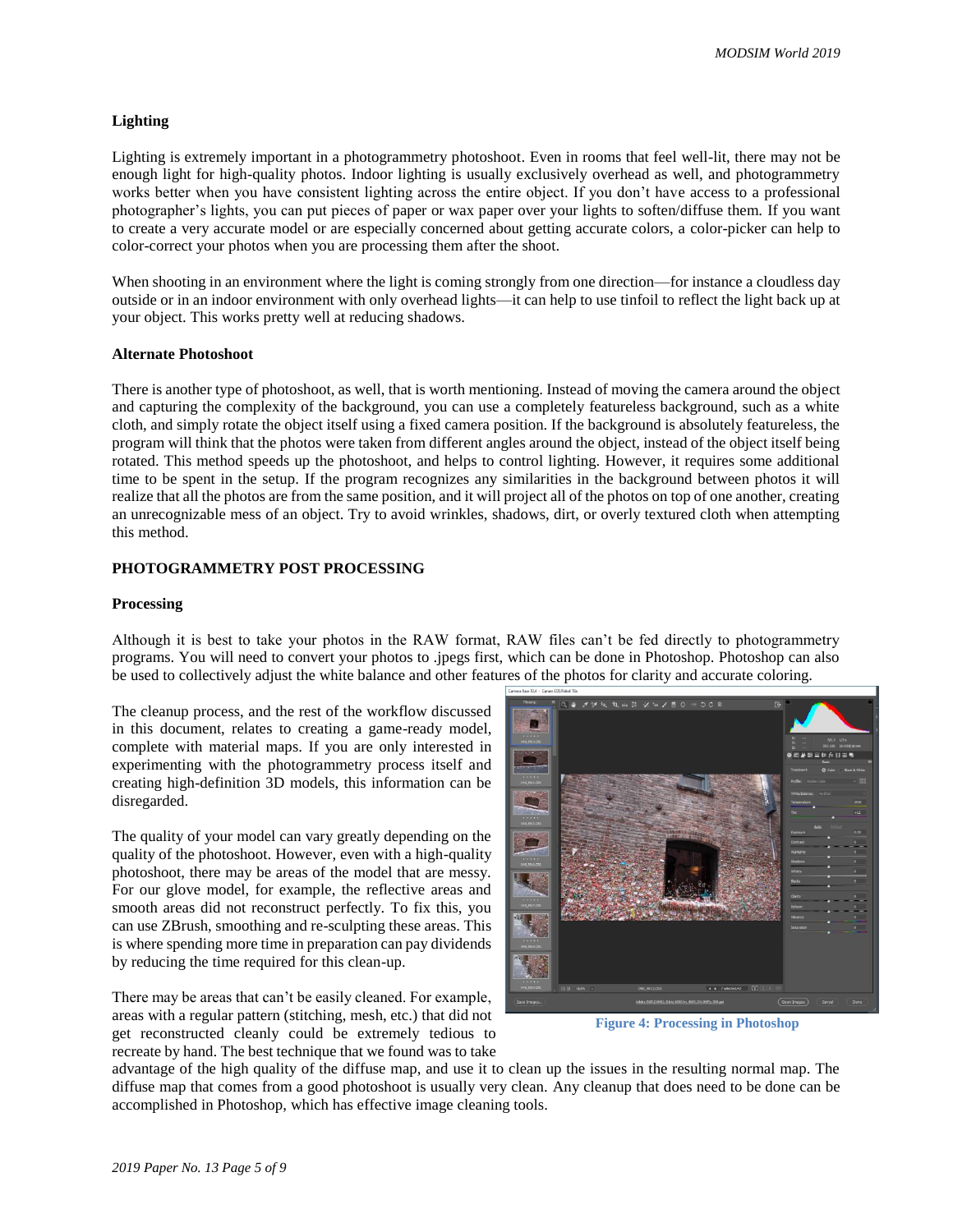If you take the diffuse map and load it into a program like CrazyBump, you can create a new normal map. This new, clean normal map can be placed as a layer above the normal map that was baked between the high-poly and retopologized models. The new normal map can then be masked out, and carefully painted back in to fix issues.

#### **De-Lighting**

When doing a photogrammetry photoshoot indoors with additional flood lights, it is usually possible to get even lighting at all angles around your object. However, when additional lights are not available, or when doing a photoshoot outdoors, a part of the object you are shooting may end up in shadow. You may want to rotate this object in your game engine, or have light coming from another angle, so you will want to remove this baked-in shadow. Unity has a free de-lighting system for removing shadows from photogrammetry objects, as described in their article "How to Remove Lighting from Photogrammetry with the De-Lighting Tool."

De-Lighting can also be achieved using your object's World Normals map, which can be created in Substance Painter or xNormals. You will need to experiment with your model, but using the red, green, or blue channel from the World Normals map, copied and pasted as a layer on top of the diffuse map using the Soft Light or Screen layer blending option can counteract your shadows.

#### **PHOTOGRAMMETRY FOR OBJECT RECONSTRUCTION**

The incorporation of photogrammetry into the regular content-creation pipeline is fairly straightforward. The image below shows a basic outline of the process:

## **Photogrammetry Content-Creation Pipeline**



**Figure 5: Photogrammetry Content Creation Pipeline**

After the model has been cleaned, it can be re-topologized for use in the game engine. After the re-topology process, the new mesh can be unwrapped onto the UV space, and the color information gathered from photogrammetry can be projected on the new UV layout. The Ambient Occlusion map can also be created using the photogrammetry model. Other maps, such as Roughness/Smoothness, Metallic, will have to be created by hand.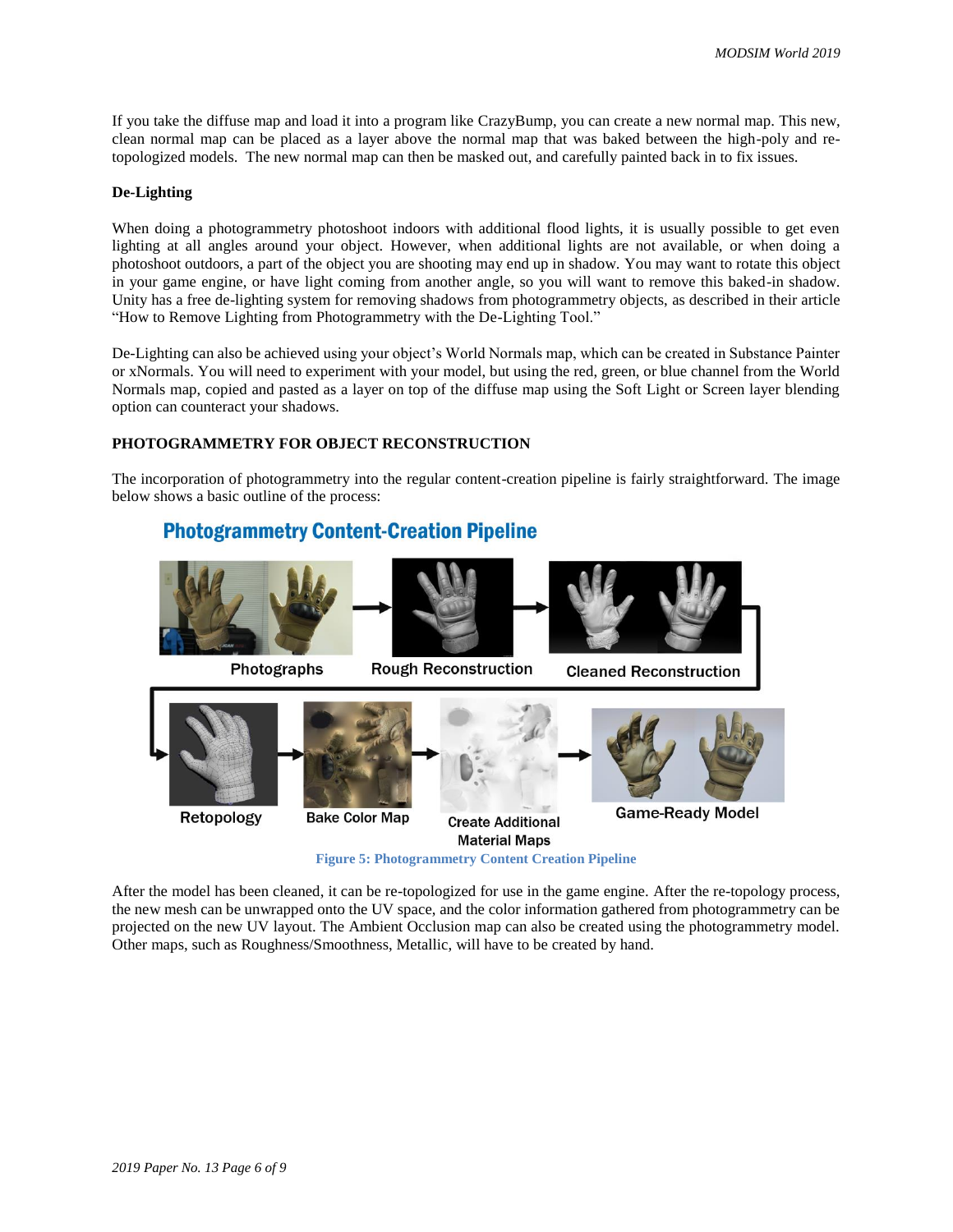## **PHOTOGRAMMETRY FOR ENVIRONMENTAL RECONSTRUCTION**

There are two ways to use photogrammetry in environment modeling. The first is to use the photogrammetry model as a base mode for an environmental space.



**Figure 6: Reconstruction of Seattle's Post Alley Gum Wall**

As mentioned earlier, large, flat color surfaces do not reconstruct well using photogrammetry. However, these sorts of surfaces are easy for humans to create by hand. When doing an environment reconstruction, you can use a combination of photogrammetry and hand-modeling to create an environment.

The basic workflow is to take photos and do a reconstruction in a program such as RealityCapture, and then take the reconstructed model into your modeling package (Maya, 3ds Max, etc.) and re-create parts of the scene that did not reconstruct cleanly. This will typically include walls and floors, even desks, tables, or other objects. The hand-created parts will have to be UV unwrapped—it is easier to give them their own UV sheet rather than incorporating it into the procedurally-made UV sheet created by RealityCapture. You can then take your hand-create models and import them back into RealityCapture and project the photo information onto their surface to create their diffuse map. Valve Corporation has created a successful reconstruction of their front lobby using this process, as outlined in their article "SteamVR/Environments/Advanced Indoors Photogrammetry."

The second way to use photogrammetry in creating environmental models is to do photoshoots of surfaces, like brick, stone, carpet, or concrete, and create tile-able texture sets to use with your hand-created models. The process of creating tile-able textures using Photoshop's Offset filter and clone-stamp tool is detailed in many places online, including an article on textures.com. This process is complicated when the normal and diffuse maps created by photogrammetry need to be made tile-able together in exactly the same way. One quick and easy solution is to use IMGonline, which automatically creates tile-able images. This method does not work for all types of surfaces. Other tiling applications are available as well.

Quixel MegaScans has thousands of high-quality, tile-able texture sets created using photogrammetry. In many cases it will be more cost-effective to use these pre-made texture sets, unless a specific custom material is needed.

## **PHOTOGRAMMETRY FOR SCALE REFERENCE**

Photogrammetry can still be useful in the creation of 3D models even when the model is too reflective, too smooth, or has too large an area of flat color for a clean reconstruction. Similar to laser scan data, the rough reconstruction, while inaccurate on a small surface level, will still be accurate overall in terms of scale and large features. The reconstructed model can be used to check overall scale, the relative scale of large features, and the characteristics of angles and surfaces. This, along with the more traditional use of reference photography, can produce an accurate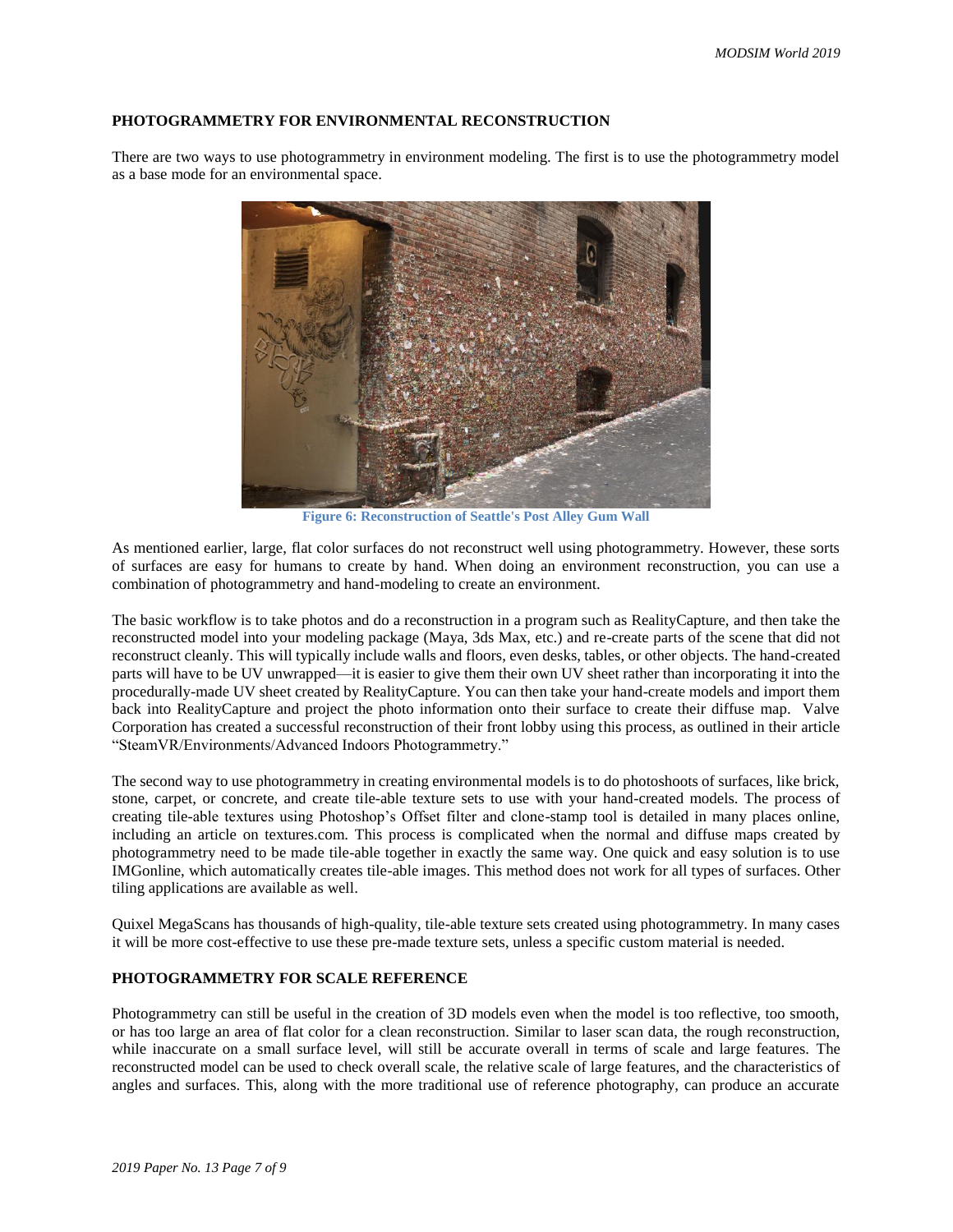model. In addition, because the photogrammetry model has physically accurate colors, its diffuse map can be used as color reference.

## **CONCLUSION**

Inspired by Nick Lievendag's article on how photogrammetry and 3D scanning helped EA DICE reduce content creation time for Star Wars Battlefront, we tracked the amount of time-savings that we experienced compared to an estimate of a similar project using traditional content creation methods. We found that photogrammetry shaved off several days from the pipeline, in addition to producing high-quality and accurate models. The largest source of potential savings in the future will come from increasing the quality of our photoshoots—which will in turn increase the quality of the model, and reduce the time needed for cleanup.

Although photogrammetry does require an upfront cost in exploration, practice, and multiple attempts, we estimate that with a higher quality photoshoot and optimized process we will be able to reduce the time for creating gameready models by roughly 40%.



**Figure 7: Time saved using photogrammetry**

## **ACKNOWLEDGEMENTS**

Sincere thanks to John Williamson for his help in researching photogrammetry, providing information, assistance, encouragement, and training in photography techniques. His interest and enthusiasm was invaluable to developing this paper. Thanks are also deserved by Gardner Congdon and all of SAIC's Big Timber Games for their support, and for allowing me to pursue this area of interest.